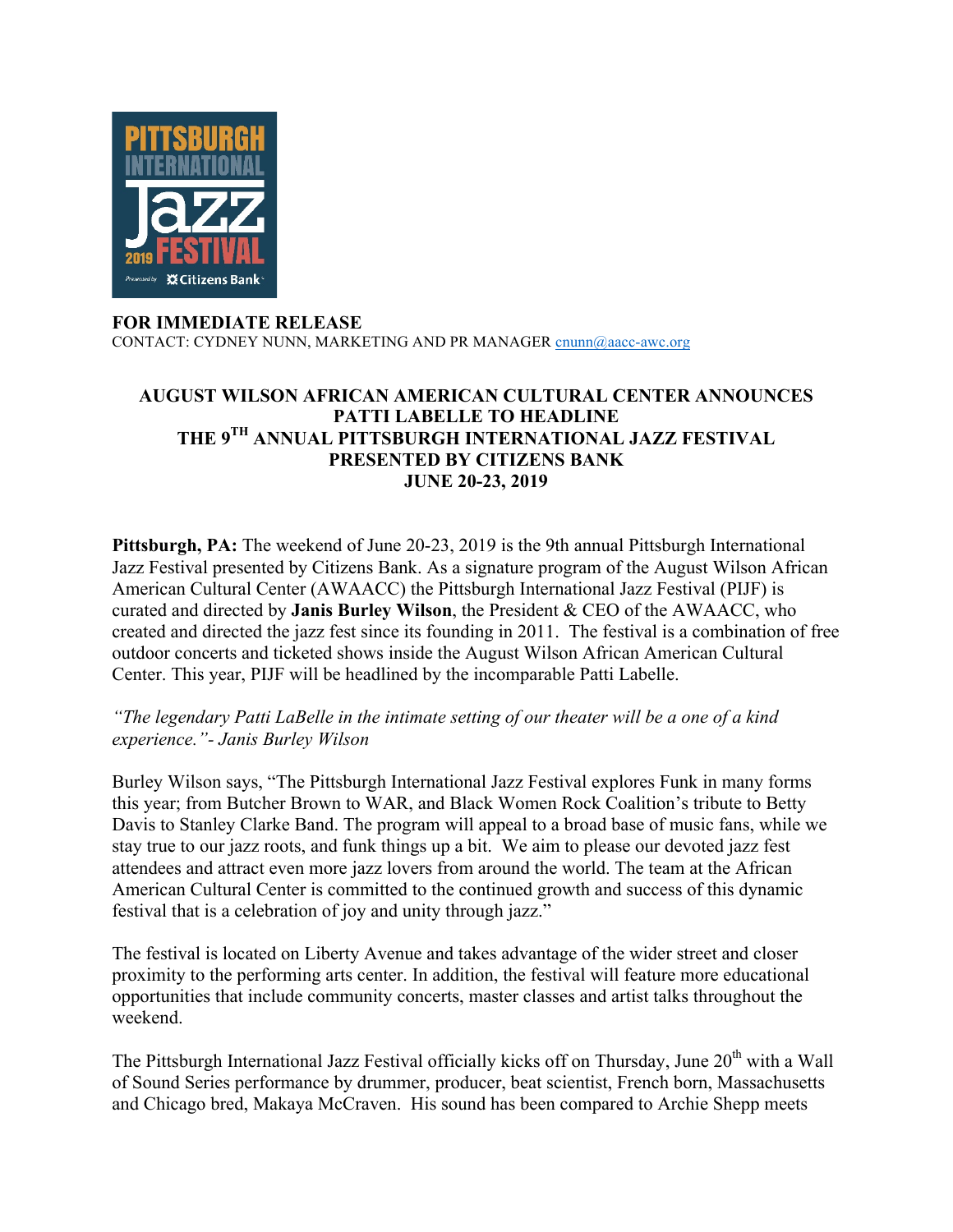Madlib and J Dilla by WIRE Magazine. *Tickets are on sale for this show in the intimate CAFÉ at the August Wilson African American Cultural Center at pittsburghjazzfest.org and aaccawc.org*.

The evening of Friday, June  $21<sup>st</sup>$  starts with the signature Jazz Crawl around town featuring the some of the best regional talent from 5:30-7:30pm. Highlights include the Tubby Daniels Band at … and the Pittsburgh Symphony Orchestra in the Heinz Hall Garden.

At 7:30pm on Friday, Richmond, Virginia based garage jazz/funk outfit, Butcher Brown returns to play the Smithfield Stage, a free concert in the street.

At 8:00pm, Patti Labelle will take the stage at the August Wilson African American Cultural Center. As time continues to evolve, the soulful songbird's name has become synonymous with grace, style, elegance and class. Belting out classic rhythm and blues renditions, pop standards and spiritual sonnets have created the unique platform of versatility that she is known and revered for. *Tickets are on sale for this show in the theatre at the August Wilson African American Cultural Center at pittsburghjazzfest.org and aacc-awc.org*.

The highly anticipated Taste of Jazz party begins at 9pm at AWAACC. The celebration includes tasty samples from close to twenty downtown restaurants, and a sampling of different styles of jazz throughout the night. *Tickets are on sale for Taste of Jazz at pittsburghjazzfest.org and aacc-awc.org*.

On Saturday morning, June  $22<sup>nd</sup>$ , The Pittsburgh Cultural Trust is excited to welcome families for a morning of jazz! The performance, Jazz Time! will engage both children and adults through the exciting story created by Anqwenique Wingfield and music and lyrics by Douglas Levine. Grandma Rose reminisces about the good old days when she was a popular vocalist with a band of the finest musicians. Through the magic of time travel she awakes to music being played by her old band! Now reunited, they sing the old songs that taught her all about jazz music. Songs that explore tempo, dynamics, melody, improvisation and more! This performance is intended for families with young children. The Trust Education Center is located at 805 Liberty Avenue. *Jazz Time! is free and open to the public.*

Ticketed, late sets on Saturday night in the pop-up jazz club, the Jazz Studio at the Pittsburgh International Jazz Festival include the Tamara Tunie CD Release Party. The actor, director and vocalist wowed audiences with her musical project, Legends of the 'Burgh in 2016. She is back with a new project, recorded in Pittsburgh at Heid Studios. Following Ms. Tunie's set is the New York based jazz vocalist, Paul Jost and his quartet. Jost is a known for "swinging, scatting, and breaking hearts" in his shows in clubs around New York and brings that singer's singer sensibility to the Pittsburgh International Jazz Festival. *Tickets are on sale for the Saturday Jazz Studio Sessions at pittsburghjazzfest.org or aacc-awc.org. Seating is limited.*

The Daughters of Betty is a project of the Black Women Rock Coalition, featuring the legendary, Nona Hendryx of the 1970's glam rock/funk group Labelle. Founded in 2004 by acclaimed poet, jessica Care moore, the band features up to twenty women musicians on stage at one time, rocking out inspired by artists like Betty Davis and others that were trailblazers in rock, funk and